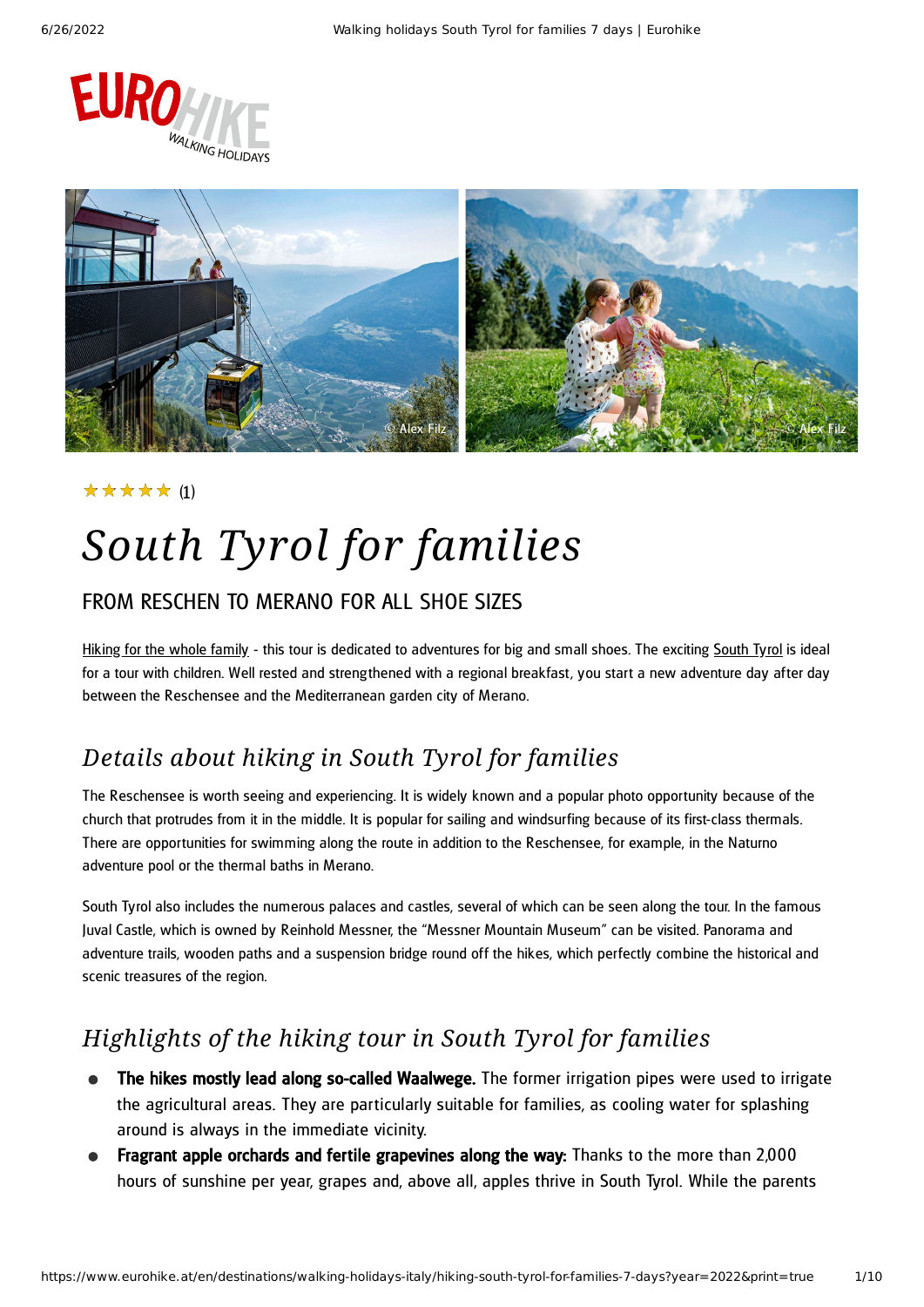

### To the online version

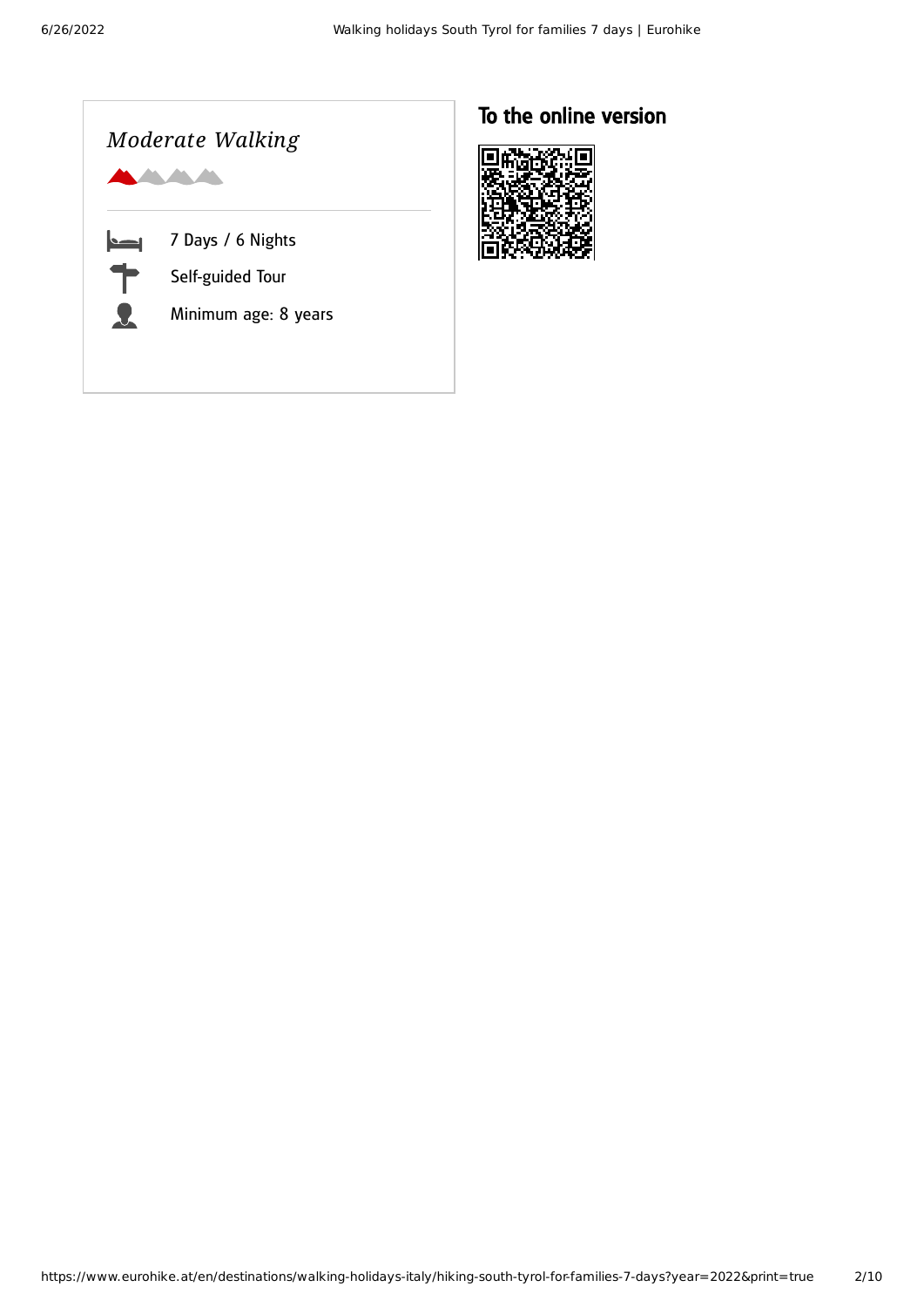DAY 1

DAY  $\overline{\phantom{a}}$ 

DAY 3

# *Itinerary*

## *Arrival in [Reschen](#page-2-0)*

<span id="page-2-0"></span>Welcome to Vinschgau! The steel-blue Lake Reschen and its famous tower that pokes out of the water will make you feel welcome. Not only kitesurfers and other water sport fanatics splash around in this very welcoming lake. Enjoy your first hours in this border triangle region in the sun and take in the view of the mountains before you start your walk through the lush green South Tyrol tomorrow.

Hotel examplel: Hotel [Panorama](https://www.hotelpanorama2000.com/) 2000

## *Reschen - [Burgeis/Mals](#page-2-1)*

<span id="page-2-1"></span>You leisurely walk along the magnificently glistening Lake Reschen and you can admire the former church tower poking out the dammed lake. Continue through St. Valentin, where you can take a detour on the Talai forest exploratory path with a treasure hunt. Afterwards you keep on walking along Lake Haider. In doing so, you can observe lots of ducks swimming in the lake from secluded places. From the South side, you walk further along the rippling Adige river until you get to Burgeis.

Hotel example: Hotel Das [Moriggl](https://www.das-moriggl.com/)

|  | $\odot$ approx. 4 to 5 hours |  | $\frac{1}{2}$ 16 km $\approx$ 170 m $\approx$ 600 m |  |
|--|------------------------------|--|-----------------------------------------------------|--|
|--|------------------------------|--|-----------------------------------------------------|--|

## *[Burgeis/Mals](#page-2-2) – Schluderns*

<span id="page-2-2"></span>Let's go along the 'Sonnensteig', an exciting irrigation channel path where you can find out a lot about the VInschgau mythological world. You keep getting fantastic views of the snowy mountain tops. You walk high up above Mals along the 'Malser Oberwaal' and you will go via the Tartscher Bichl to "Ganglegg ". Have a look through the most researched cave settlements from the Bronze and Iron Ages in the entire Alps. At the end of the day you cross impressive bridges and wooden steps over the gorge, which will bring you to today's destination, Schluderns. Once there, it's worth checking out the archeological finds from Ganglegg in the Vinschgau museum.

Hotel example: Hotel [Saldur](https://www.hotel-saldur.com/en/the-saldur/)

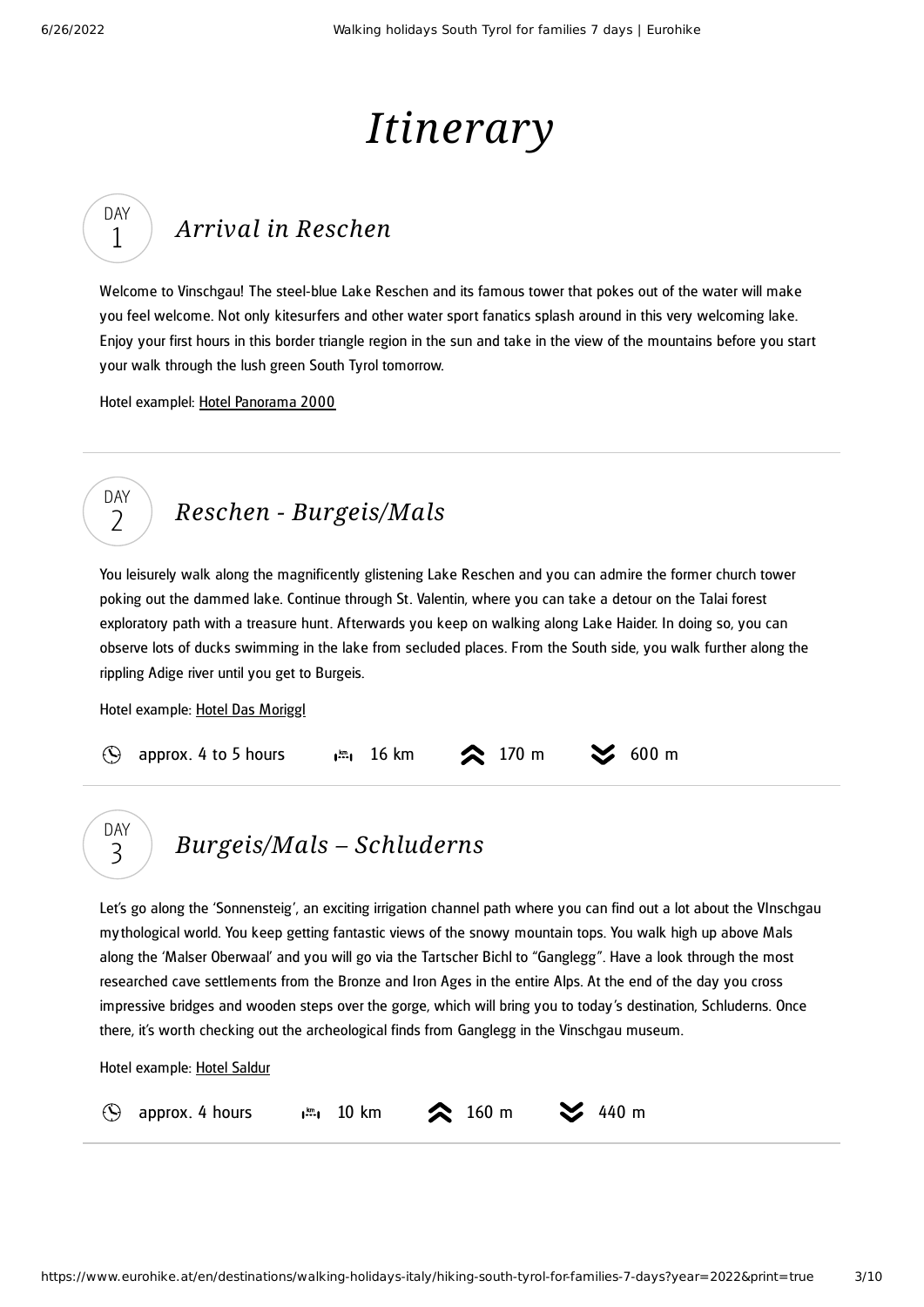DAY 4

**DAY** 5

### *Schluderns – Ride on the [Vinschgaubahn](#page-3-0) from Kastelbell to Naturns*

<span id="page-3-0"></span>You start today with a journey on the Vinschgaubahn, which will take you through the colourful scenery in South Tyrol to Kastelbell. From there you walk on the Schnalser Waalweg in the shade thanks to the trees. You will go via Kastelbell towards Juval palace, which is owned by the one of the most famous mountaineers, Reinhold Messner. Of course you have time to go on a tour through the palace. Afterwards you walk uphill to Naturns via the windy path.

Hotel example: Hotel [Kleinkunst](https://www.kleinkunsthotel.com/)





<span id="page-3-1"></span>Jump into Naturns water park with giant slides. It is a great way to cool down before continuing with your walk . You will go along the 'Schlossweg' (palace path) from where you can enjoy another magnificent view, this time of Naturns. After this, you walk along the 'Sonnenberger' panoramic path. As the name suggests, you get breathtaking views over extensive orchards in the valley whilst the sun beats down on your face. Today finishes in a pleasantly adventurous manner via a suspension bridge to Partschins. This is the gateway to the Texelgruppe, which is South Tyrol's largest nature park .

Hotel example: Hotel [Botango](https://www.botango.it/)

|  | $\circledS$ approx. 3 to 4 hours |  |  | $\frac{1}{2}$ , 7 km $\otimes$ 270 m $\otimes$ 270 m |  |
|--|----------------------------------|--|--|------------------------------------------------------|--|
|--|----------------------------------|--|--|------------------------------------------------------|--|

## *[Partschins](#page-3-2) - Merano*

<span id="page-3-2"></span>You start today in an amused manner going along the 'Bergbach' up to the 'Sagenweg' (legend path), which is an exciting exploratory path where you can once again learn lots about Vinschgau's mystical mythological world. After this, you walk through sweet-smelling apple orchards and vineyards along one of the diverse forest paths to the Algunder Waalweg. You follow the calming bubbling Waalweg past more vineyards and you can enjoy the view across the Adige valley. Above the town you walk along the world famous Tappeiner promenade where palm trees and cacti grow before arriving at today's destination and the end of your walk - the centre of Merano.

Hotel example: [Hotel](https://www.merano-flora.it/) Flora

 $\mathcal{O}$ 

DAY 6

approx. 3 hours  $\lim_{n \to \infty} 10 \text{ km}$  220 m  $\leq 485 \text{ m}$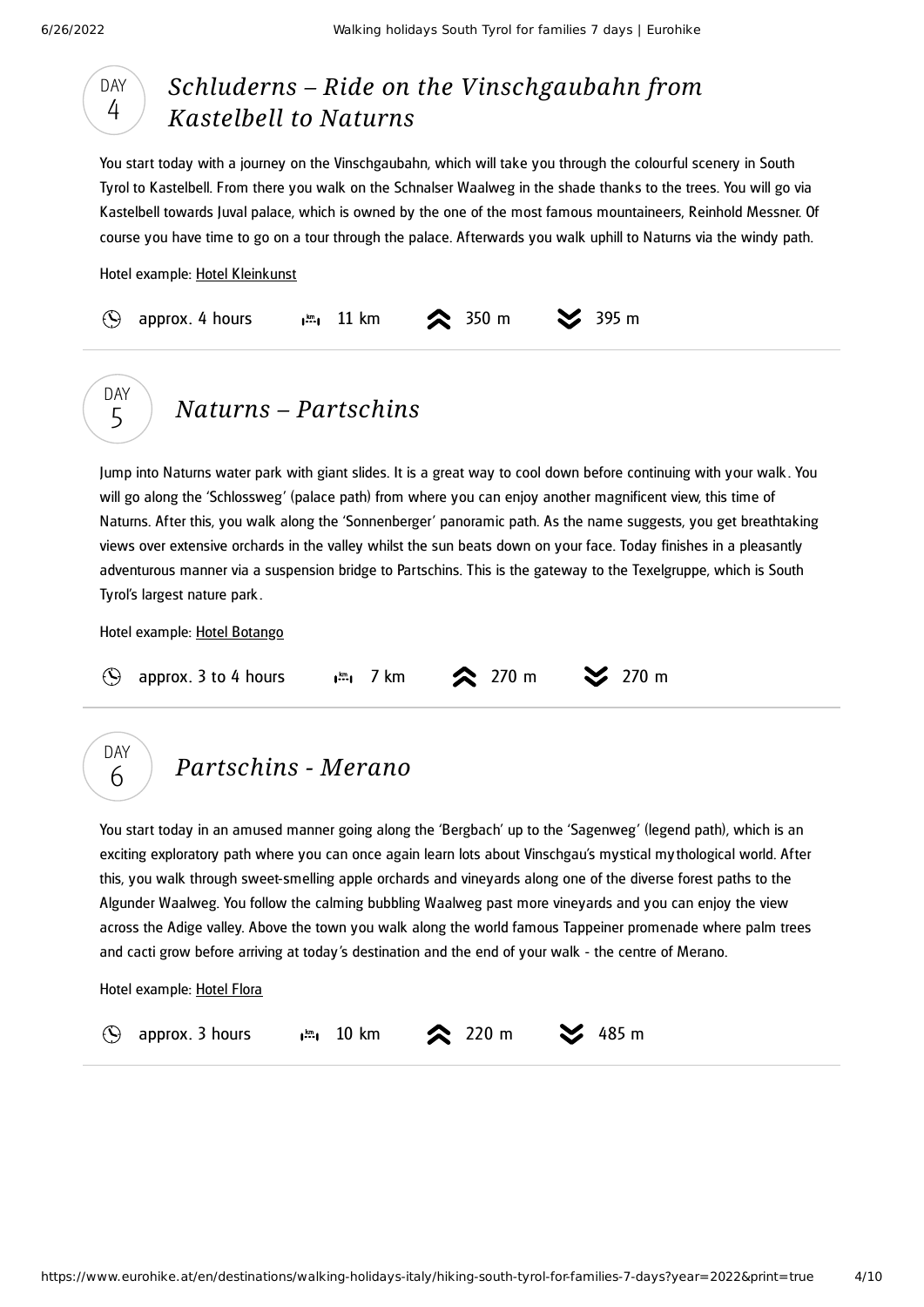

## *[Departure](#page-4-0) or extension*

<span id="page-4-0"></span>Today it is time to go home - or do you want to stay for longer and explore Merano, a cultured city with a mediterranean flair?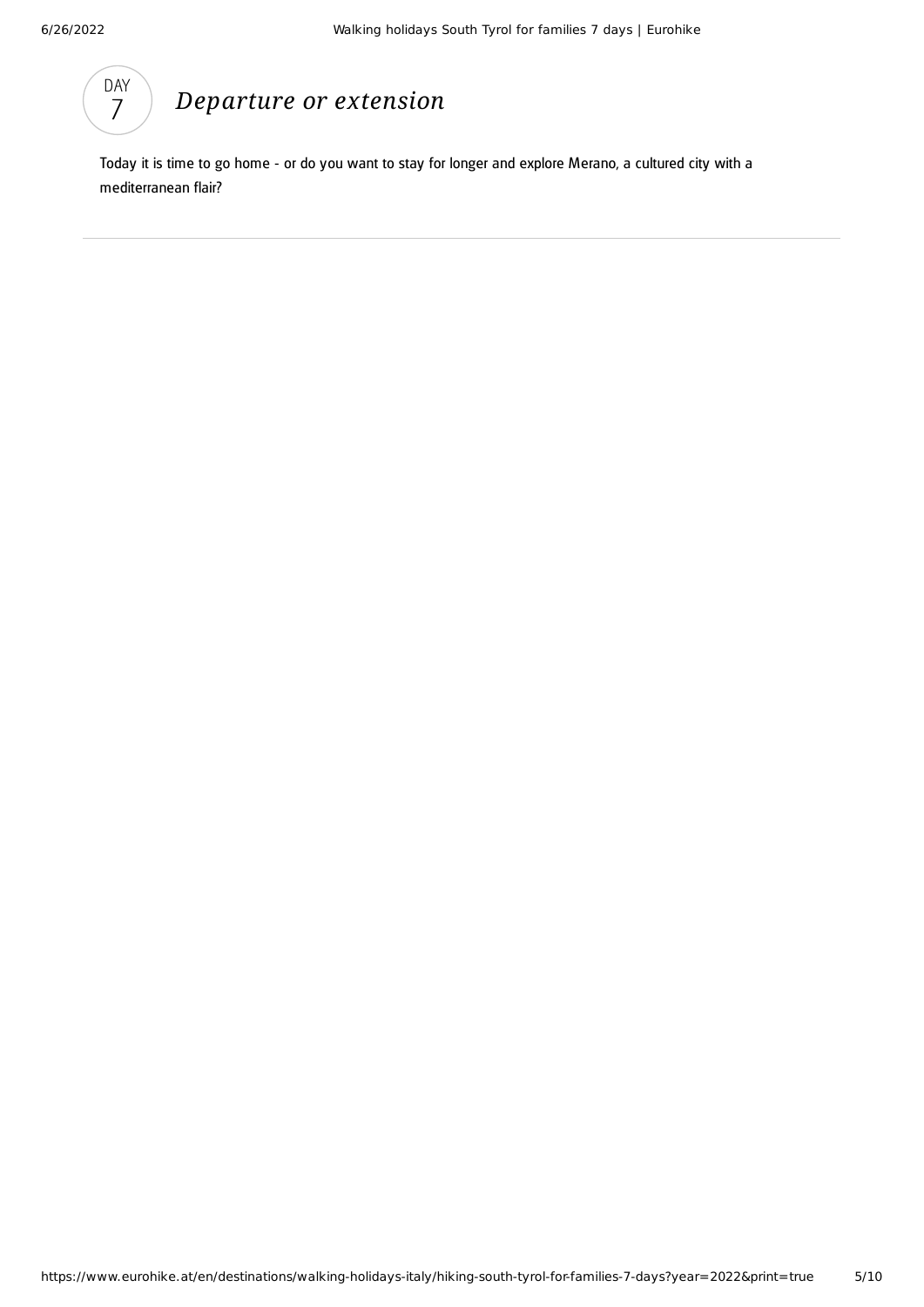## *Tour character*

Well built footpaths, which often go along the 'Waalwege', the old irrigation channels. Some parts are on tarmac. Individual stages can be shortened by public transport.

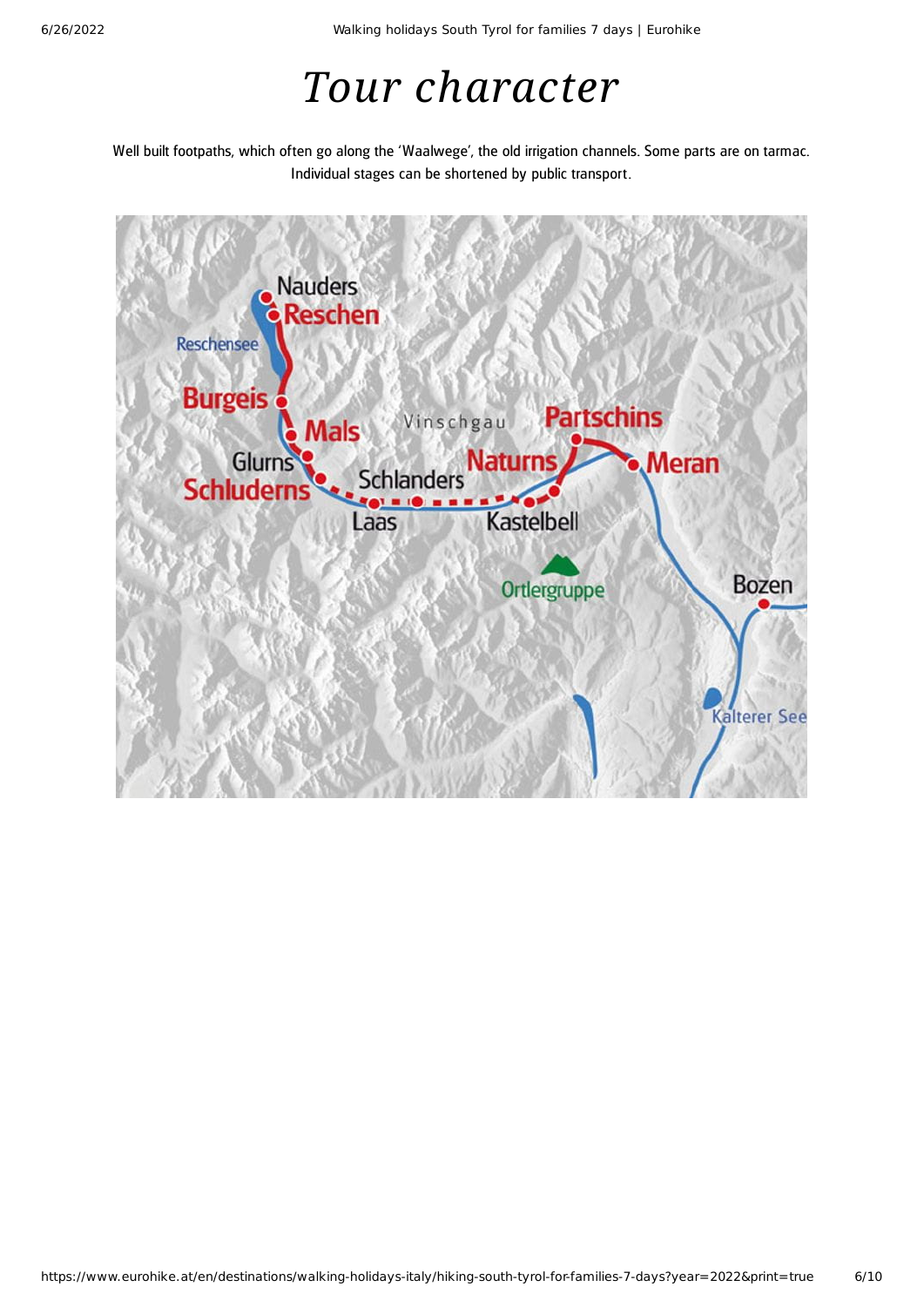## *Prices and events*

### *Place of arrival: Reschen*

|                                                | Season 1<br>30.04.2022 - 08.05.2022  <br>19.09.2022 - 08.10.2022  <br>Arrival Friday, Saturday, Sunday,<br>Monday | Season 2<br>09.05.2022 - 19.06.2022  <br>05.09.2022 - 18.09.2022  <br>Arrival Friday, Saturday, Sunday,<br>Monday | Season 3<br>20.06.2022 -<br>04.09.2022<br>Arrival daily |
|------------------------------------------------|-------------------------------------------------------------------------------------------------------------------|-------------------------------------------------------------------------------------------------------------------|---------------------------------------------------------|
| South Tyrol for families, 7 days, IT-SJARM-07X |                                                                                                                   |                                                                                                                   |                                                         |
| Base price                                     | 599.00                                                                                                            | 659.00                                                                                                            | 699.00                                                  |
| Extra bed from 8-11 years                      | 329.00                                                                                                            | 329.00                                                                                                            | 329.00                                                  |
| Extra bed 12-14 years                          | 449.00                                                                                                            | 449.00                                                                                                            | 449.00                                                  |
| Extra bed from 15 years                        | 539.10                                                                                                            | 593.10                                                                                                            | 629.10                                                  |
| Surcharge single room                          | 149.00                                                                                                            | 149.00                                                                                                            | 149.00                                                  |

Category: 3\*\*\* and 4\*\*\*\* hotels and inns

Child prices valid when staying in a room with 2 full paying adults.

# *Additional nights*

### *Place of arrival: Reschen*

|                         | Season 1<br>Apr 30, 2022 - May 8, 2022  <br>Sep 19, 2022 - Oct 8, 2022  <br>Arrival Friday, Saturday, Sunday,<br>Monday | Season 2<br>May 9, 2022 - Jun 19, 2022  <br>Sep 5, 2022 - Sep 18, 2022  <br>Arrival Friday, Saturday, Sunday,<br>Monday | Season 3<br>Jun 20, 2022 - Sep<br>4, 2022  <br>Arrival daily |
|-------------------------|-------------------------------------------------------------------------------------------------------------------------|-------------------------------------------------------------------------------------------------------------------------|--------------------------------------------------------------|
| <b>Reschen</b>          |                                                                                                                         |                                                                                                                         |                                                              |
| Double room p. P.       | 69.00                                                                                                                   | 69.00                                                                                                                   | 69.00                                                        |
| Surcharge single room   | 1500                                                                                                                    | 15.00                                                                                                                   | 1500                                                         |
| Extra bed from 15 years | 69.00                                                                                                                   | 69.00                                                                                                                   | 69.00                                                        |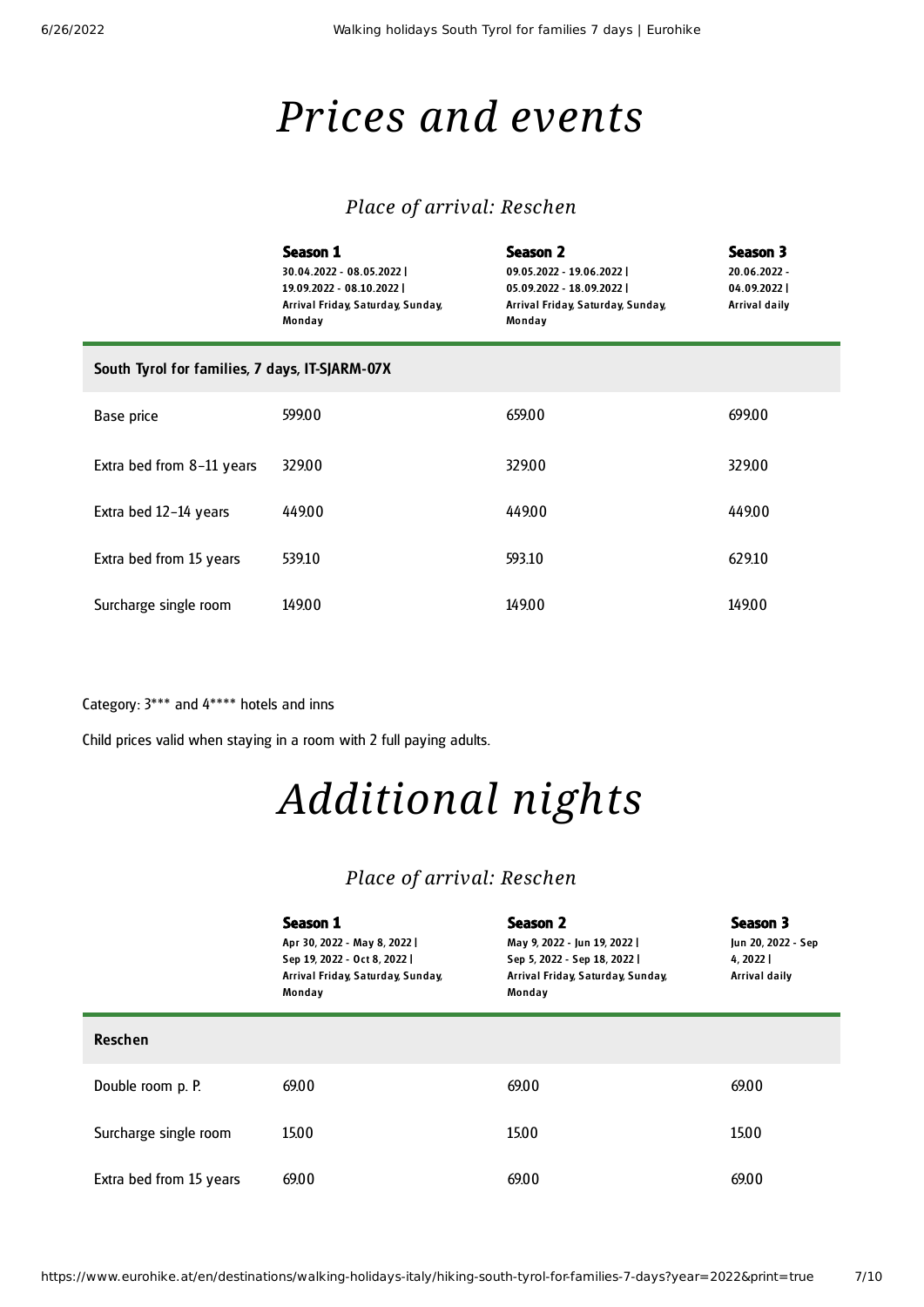6/26/2022 Walking holidays South Tyrol for families 7 days | Eurohike

|                         | Season 1<br>Apr 30, 2022 - May 8, 2022  <br>Sep 19, 2022 - Oct 8, 2022  <br>Arrival Friday, Saturday, Sunday,<br>Monday | Season 2<br>May 9, 2022 - Jun 19, 2022  <br>Sep 5, 2022 - Sep 18, 2022  <br>Arrival Friday, Saturday, Sunday,<br>Monday | Season 3<br>Jun 20, 2022 - Sep<br>4, 2022  <br>Arrival daily |
|-------------------------|-------------------------------------------------------------------------------------------------------------------------|-------------------------------------------------------------------------------------------------------------------------|--------------------------------------------------------------|
| Extra bed 12-14 years   | 49.00                                                                                                                   | 49.00                                                                                                                   | 49.00                                                        |
| Children aged 8-11      | 35.00                                                                                                                   | 35.00                                                                                                                   | 35.00                                                        |
| <b>Meran</b>            |                                                                                                                         |                                                                                                                         |                                                              |
| Double room p. P.       | 89.00                                                                                                                   | 89.00                                                                                                                   | 89.00                                                        |
| Surcharge single room   | 25.00                                                                                                                   | 25.00                                                                                                                   | 25.00                                                        |
| Extra bed from 15 years | 89.00                                                                                                                   | 89.00                                                                                                                   | 89.00                                                        |
| Extra bed 12-14 years   | 59.00                                                                                                                   | 59.00                                                                                                                   | 59.00                                                        |
| Extra bed 8-11 years    | 39.00                                                                                                                   | 39.00                                                                                                                   | 39.00                                                        |

Prices per person in EUR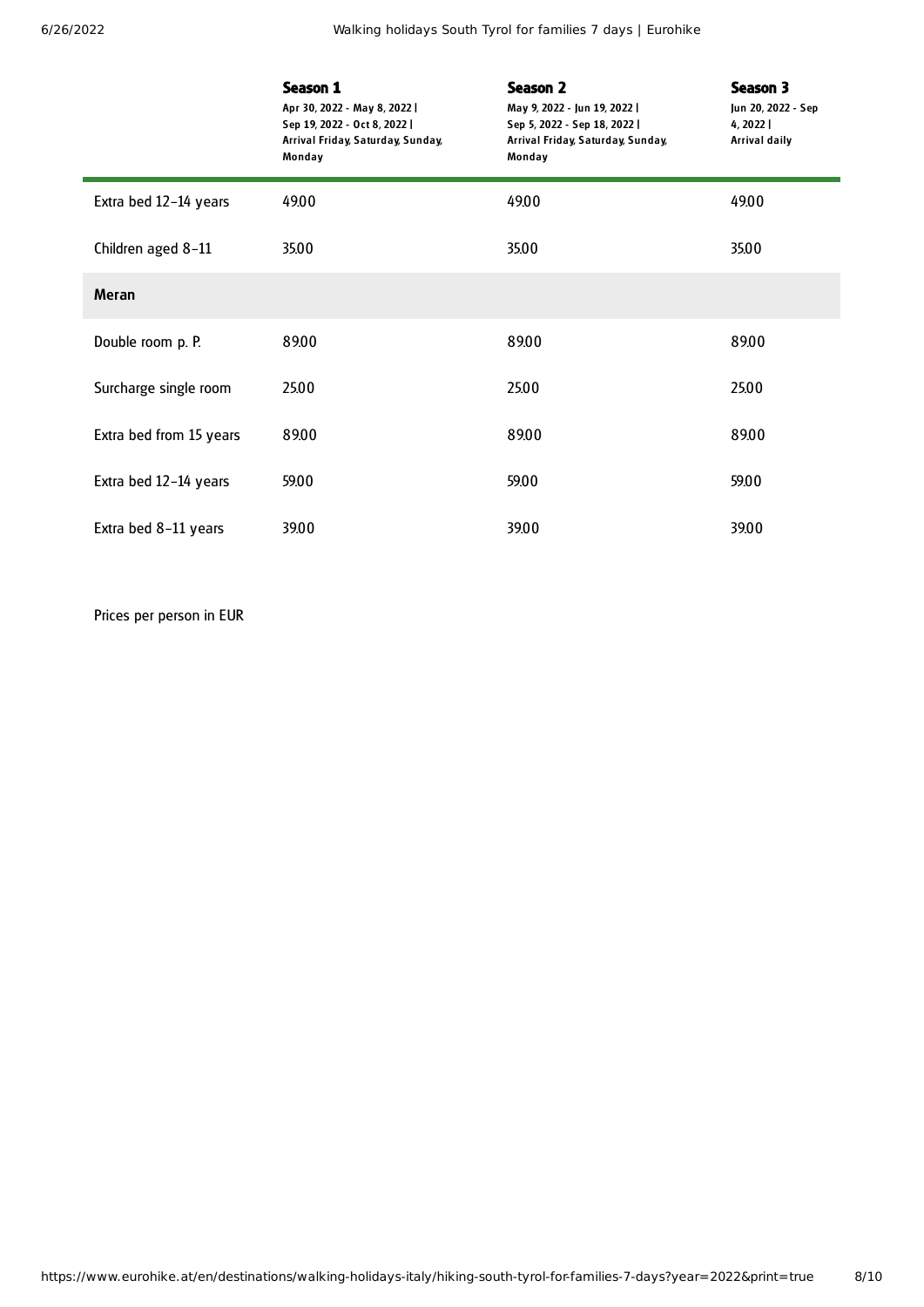# *Services and infos*

### **Services**

#### Included

- Accommodation as already mentioned
- Breakfast
- Luggage transfer
- Welcome briefing (German, English)
- 1 Train ride on the Vinschgaubahn from Schluderns to Kastelbell
- Carefully elaborated route description
- Detailed travel documents 1x per room (German, English)
- App for Navigation and GPS-data available
- Service hotline

### Infos

#### Arrival/Parking/Departure

- By train to Landeck (North Tyrol) and by bus approx. 1.5 hours to Reschen. Or by train via Bolzano and Meran to Mals (South Tyrol) and by bus to Reschen in approx. 30 minutes.
- Innsbruck or Munich airport.
- Parking: parking spaces available, approx. EUR 5 per day, no reservation. Parking spaces near the hotel are free of charge and unguarded.
- Return journey from Meran to Mals with the Vinschgaubahn (approx. 1.5 hours) and from there in approx. 30 minutes to Reschen.

#### Optional extras

Return transfer by minibus from Meran to  $\bullet$ Reschen every Saturday, Sunday and Monday, costs EUR 55 per person, EUR 19 per dog, reservation is necessary, to be paid for in advance.

#### Things to note

- Tourist tax, if due, is not included in the price  $\bullet$
- Special dates on request  $\bullet$
- Further important information according to the  $\bullet$ package travel law can be found [here](https://www.eurohike.at/en/travel-information/before-the-tour/pci)!